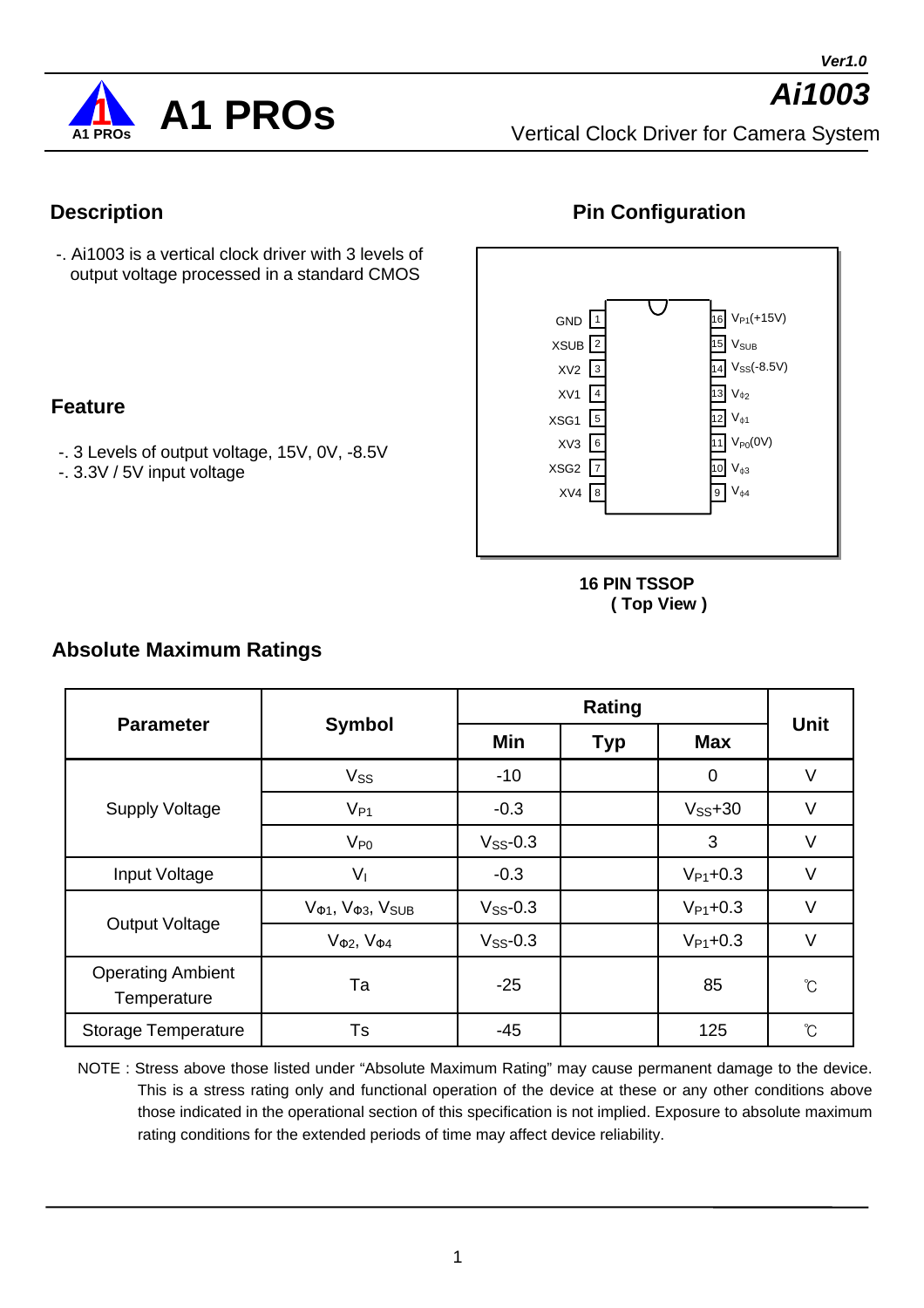# **Block Diagram**



# **Logic Truth Table**

| Input         |                |        |             | <b>Output</b>                                                                                     |                      |                         |  |
|---------------|----------------|--------|-------------|---------------------------------------------------------------------------------------------------|----------------------|-------------------------|--|
| <b>XV1, 2</b> | <b>XSG1, 2</b> | XV2, 4 | <b>XSUB</b> | $V_{\phi 1,3}$                                                                                    | $V_{\phi2,4}$        | <b>V</b> <sub>SUB</sub> |  |
|               | п              |        |             | $\frac{\overline{V_{P1}}}{\overline{V_{P0}}}\n x Z\n \frac{\overline{V_{SS}}}{\overline{V_{SS}}}$ |                      |                         |  |
|               |                |        |             |                                                                                                   | $V_{P0}$<br>$V_{SS}$ |                         |  |
|               |                |        |             |                                                                                                   |                      | V <sub>P1</sub><br>Vss  |  |

\* Z is high impedance.

## **Pin Description**

| No.             | <b>Symbol</b>    | I/O     | <b>Description</b>                                                                 |  |  |
|-----------------|------------------|---------|------------------------------------------------------------------------------------|--|--|
| 1               | <b>GND</b>       |         | <b>GND</b>                                                                         |  |  |
| $\overline{2}$  | <b>XSUB</b>      |         | Input signal pin - control V <sub>SUB</sub>                                        |  |  |
| 3               | XV <sub>2</sub>  |         | Input signal pin - control $V_{\phi 2}$                                            |  |  |
| $\overline{4}$  | XV <sub>1</sub>  |         | Input signal pin - control $V_{\phi 1}$                                            |  |  |
| 5               | XSG1             |         | Input signal pin - control $V_{\phi 1}$                                            |  |  |
| 6               | XV3              |         | Input signal pin - control $V_{\phi 3}$                                            |  |  |
| $\overline{7}$  | XSG <sub>2</sub> |         | Input signal pin - control $V_{\phi 3}$                                            |  |  |
| 8               | XV4              |         | Input signal pin - control $V_{\phi 4}$                                            |  |  |
| 9               | $V_{\phi 4}$     | $\circ$ | Output signal pin - 2 level (V <sub>P0</sub> , V <sub>SS</sub> )                   |  |  |
| 10              | $V_{\phi 3}$     | $\circ$ | Output signal pin - 3 level (V <sub>P1</sub> , V <sub>P0</sub> , V <sub>SS</sub> ) |  |  |
| 11              | $V_{P0}$         |         | Power supply (0V)                                                                  |  |  |
| 12 <sub>2</sub> | $V_{\phi 1}$     | O       | Output signal pin - 3 level (V <sub>P1</sub> , V <sub>P0</sub> , V <sub>SS</sub> ) |  |  |
| 13              | $V_{\phi 2}$     | $\circ$ | Output signal pin - 2 level (V <sub>P0</sub> , V <sub>SS</sub> )                   |  |  |
| 14              | Vss              |         | Power supply (-8.5V)                                                               |  |  |
| 15              | V <sub>SUB</sub> | O       | Output signal pin - 2 level (V <sub>P1</sub> , V <sub>SS</sub> )                   |  |  |
| 16              | $V_{P1}$         |         | Power supply (+15V)                                                                |  |  |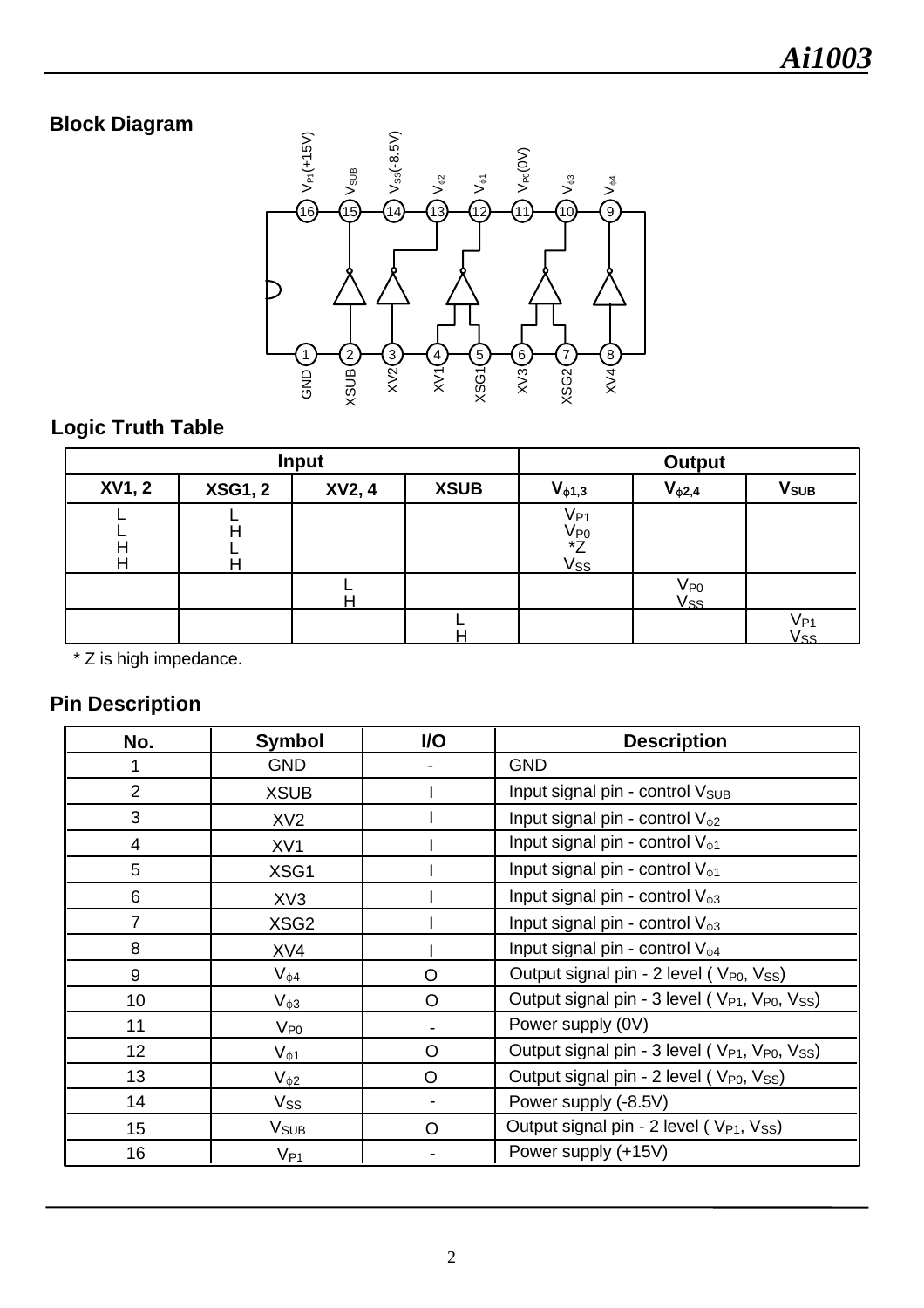#### **DC Characteristics**

 $(T_A=25\degree C, V_{DD}=5V, V_{SS}= -8.5V, V_{P0}=GND, V_{P1}=15V)$ 

|                       | <b>Symbol</b>           | <b>Value</b> |                |            |             |                        |  |
|-----------------------|-------------------------|--------------|----------------|------------|-------------|------------------------|--|
| <b>Parameter</b>      |                         | Min          | <b>Typ</b>     | <b>Max</b> | <b>Unit</b> | <b>Condition</b>       |  |
|                       | $V_{P1}$                | 14.5         | 15             | 15.5       | $\vee$      |                        |  |
| Power Supply          | $V_{SS}$                | $-9.5$       | $-8.5$         | $-7.5$     | $\vee$      |                        |  |
|                       | $I_{P1}$                |              | 2.4            | 6          | mA          |                        |  |
| <b>Supply Current</b> | $I_{SS}$                | -8           | $-4.2$         |            | mA          | $(*1)$                 |  |
|                       | $I_{P0}$                |              | 0.6            | 2.5        | mA          |                        |  |
| Input Voltage         | V <sub>IH</sub>         | 2.3          |                |            | $\vee$      |                        |  |
|                       | $V_{IL}$                |              |                | 1.2        | $\vee$      |                        |  |
| <b>Input Current</b>  | $\mathbf{I}_{\text{I}}$ | $-1$         | $\overline{0}$ | 1          | μA          | $V_{IN} = 0 - 5V$ (*2) |  |
|                       | $I_{OL}$                | 24           | 30             |            | mA          | $V_{1-4} = -8.0V$      |  |
| <b>Output Current</b> | I <sub>OM1</sub>        |              | $-18$          | $-25$      | mA          | $V_{1-4} = -0.5V$      |  |
|                       | I <sub>OM2</sub>        | 9            | 13.5           |            | mA          | $V_{1,3} = -0.5V$      |  |
|                       | I <sub>OH</sub>         |              | $-15$          | $-25$      | mA          | $V_{1,3} = -0.5V$      |  |
|                       | log <sub>L</sub>        | 12           | 18             |            | mA          | $V_{SUB} = -8.0V$      |  |
|                       | $I_{OSH}$               |              | $-10$          | $-7$       | mA          | $V_{SUB} = 14.5V$      |  |

(\*1) : Refer to the measurement circuit. Shutter speed : 1/40μs

(\*2) : XV1~4, XSG1,2 , XSUB pins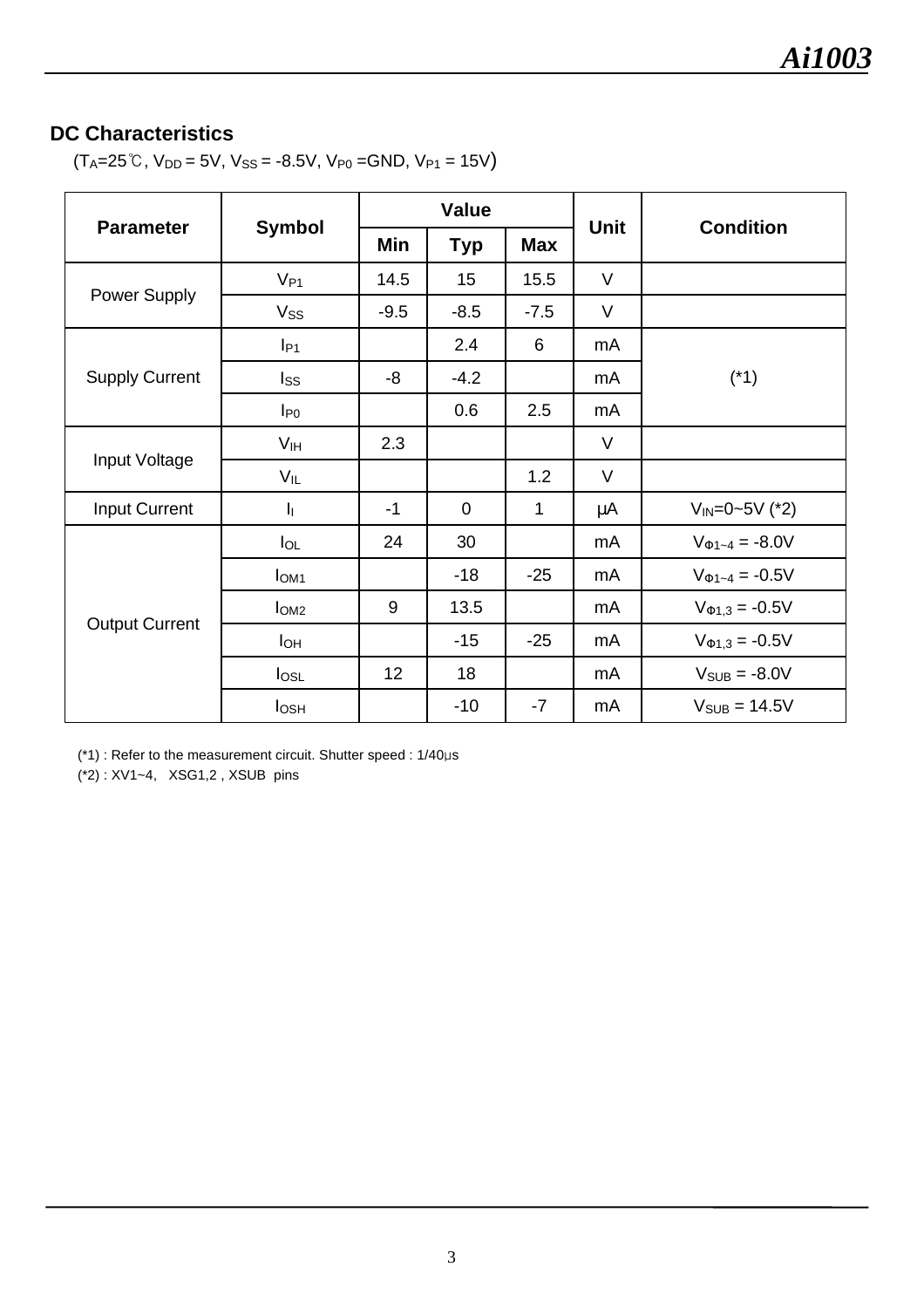## **Measurement Circuit**

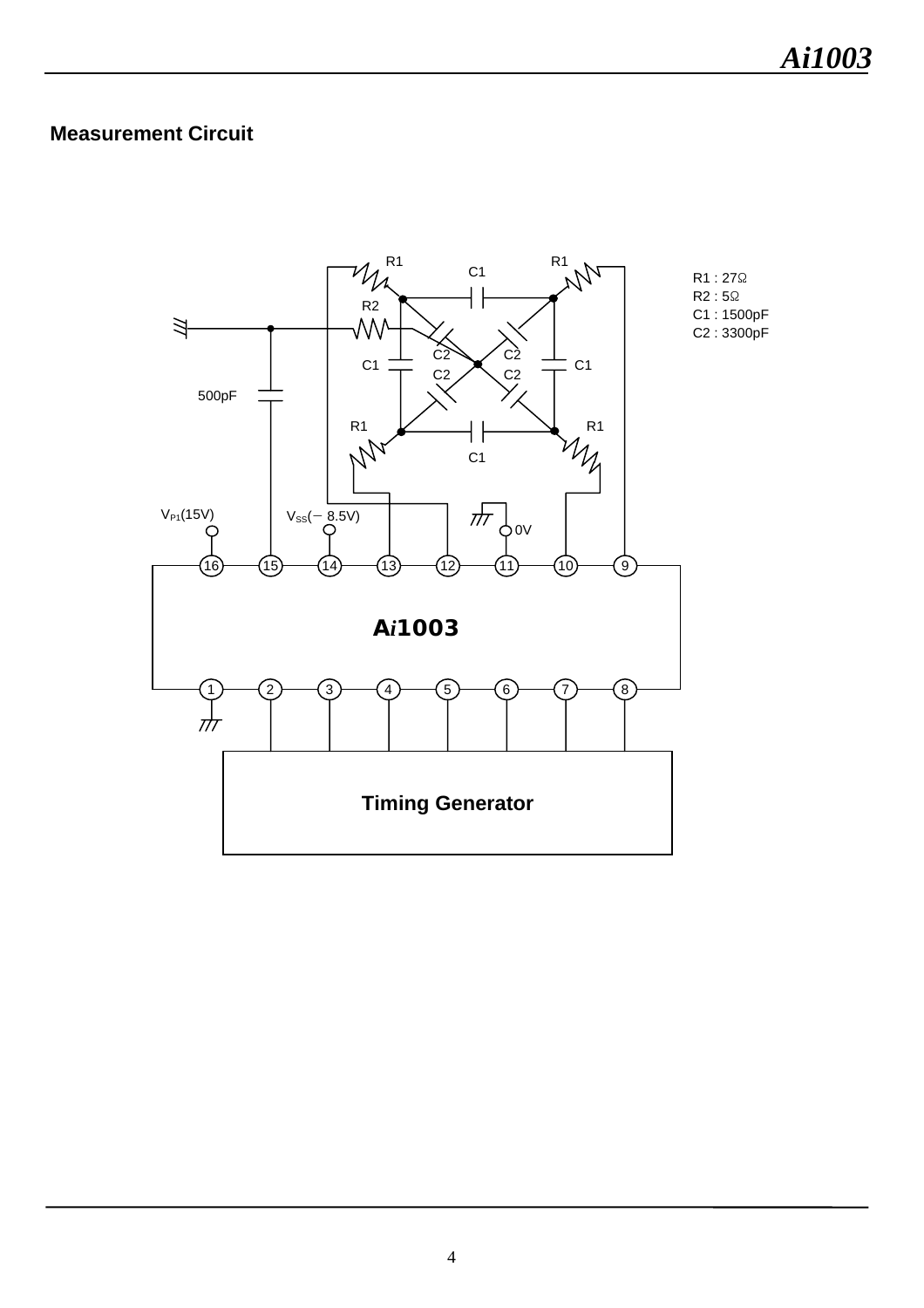## **AC Characteristics**

 $(T_A=25\degree C, V_{DD}=5V, V_{SS}= -8.5V, V_{P0}=GND, V_{P1}=15V)$ 

|                                |                                                   | <b>Value</b> |            |            |             |                           |  |
|--------------------------------|---------------------------------------------------|--------------|------------|------------|-------------|---------------------------|--|
| <b>Parameter</b>               | <b>Symbol</b>                                     | Min          | <b>Typ</b> | <b>Max</b> | <b>Unit</b> | <b>Condition</b>          |  |
|                                | T <sub>PLM</sub>                                  | 100          | 140        | 190        | ns          |                           |  |
|                                | <b>T</b> <sub>PMH</sub>                           | 100          | 140        | 190        | ns          |                           |  |
|                                | T <sub>PLH</sub>                                  | 110          | 150        | 210        | ns          |                           |  |
| Delay Time                     | <b>T</b> <sub>PML</sub>                           | 190          | 250        | 310        | ns          | No Load (*1)              |  |
|                                | <b>T</b> <sub>PHM</sub>                           | 190          | 250        | 310        | ns          |                           |  |
|                                | T <sub>PHL</sub>                                  | 150          | 220        | 270        | ns          |                           |  |
| <b>Transition Time</b>         | T <sub>TLM</sub>                                  | 170          | 250        | 330        | ns          | Vss<br>$V_{P0}$ (*1)      |  |
|                                | T <sub>TMH</sub>                                  | 190          | 240        | 310        | ns          | $V_{P0}$<br>$V_{P1}$ (*1) |  |
|                                | T <sub>TLH</sub>                                  | 100          | 150        | 210        | ns          | $V_{SS}$<br>$V_{P1}$ (*1) |  |
|                                | T <sub>TML</sub>                                  | 100          | 200        | 310        | ns          | $V_{P0}$<br>$V_{SS}$ (*1) |  |
|                                | T <sub>THM</sub>                                  | 60           | 110        | 170        | ns          | $V_{P0}$ (*1)<br>$V_{P1}$ |  |
|                                | T <sub>THL</sub>                                  | 90           | 140        | 210        | ns          | $V_{P1}$<br>$V_{SS}$ (*1) |  |
| <b>Output Noise</b><br>Voltage | VCLH, VCLL<br>V <sub>CMH</sub> , V <sub>CML</sub> |              |            | 0.5        | $\vee$      | $(*2)$                    |  |

(\*1) : Refer to Timing Diagram

(\*2) : Refer to Noise Diagram

# **Noise Diagram**

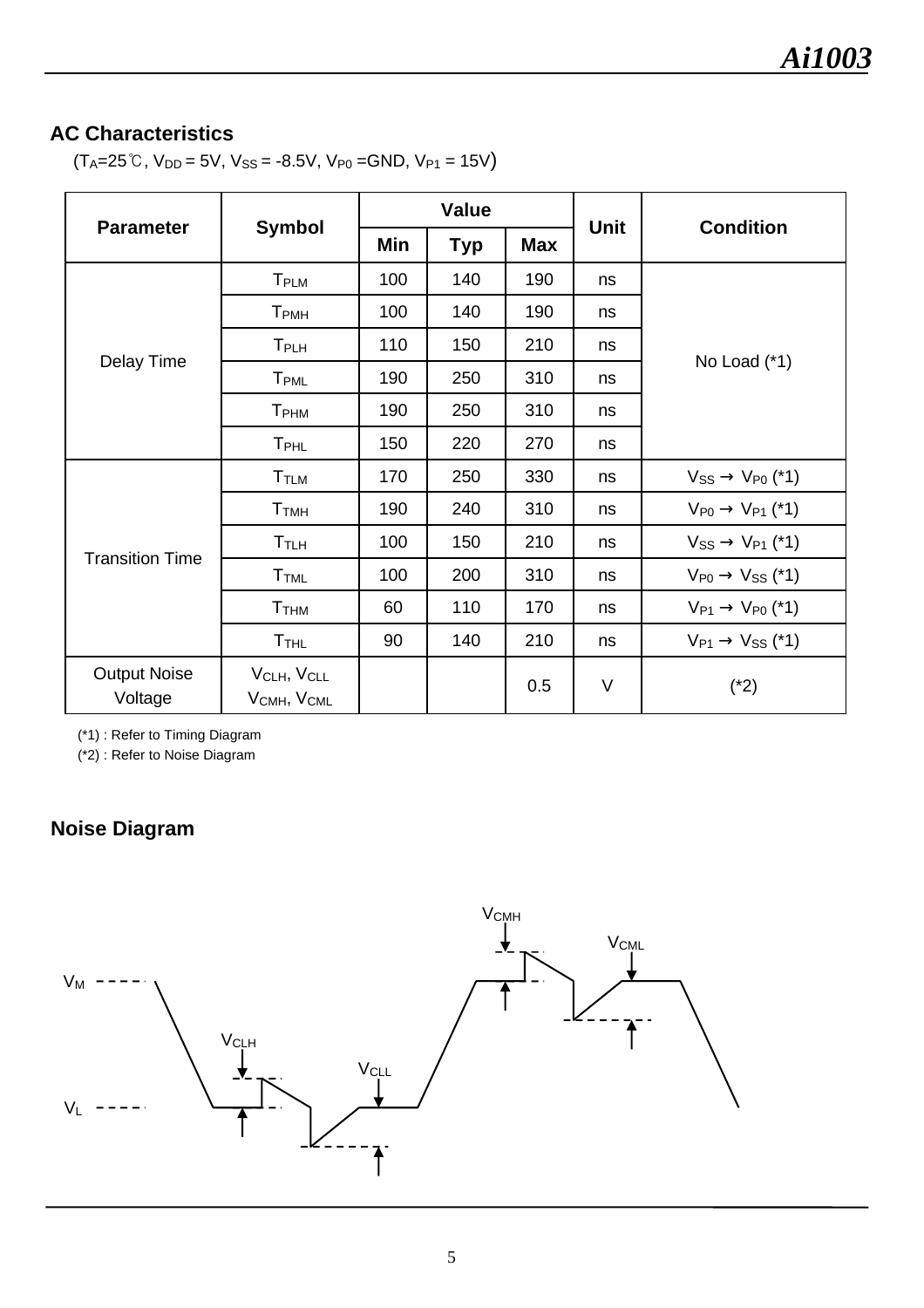# **Timing Diagram**

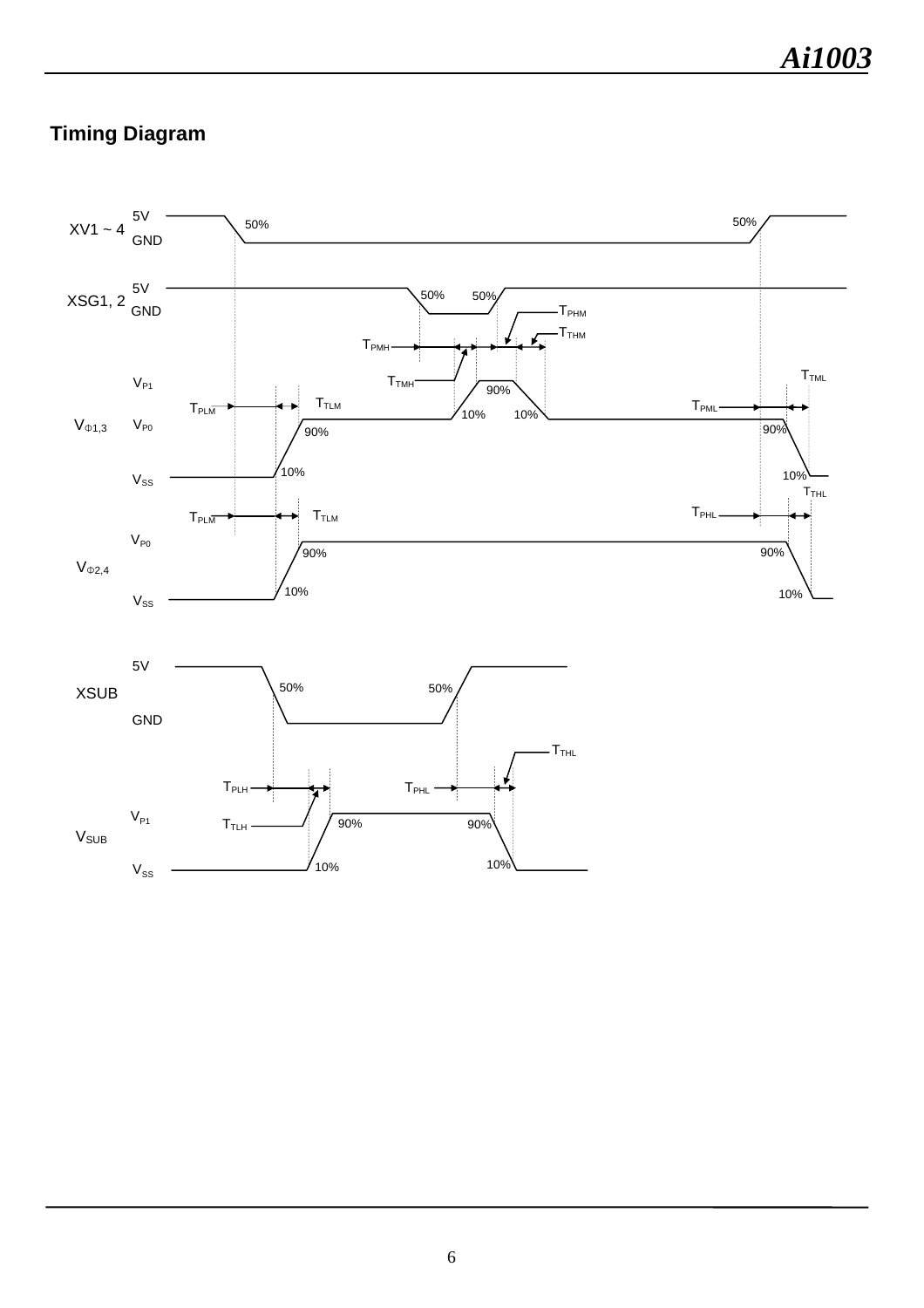## **Application Circuit**



**\* Warning** : When voltage is biased, You must keep this flow. If you don't keep this flow, Negative voltage is applied to CCD image sensor's SUB.